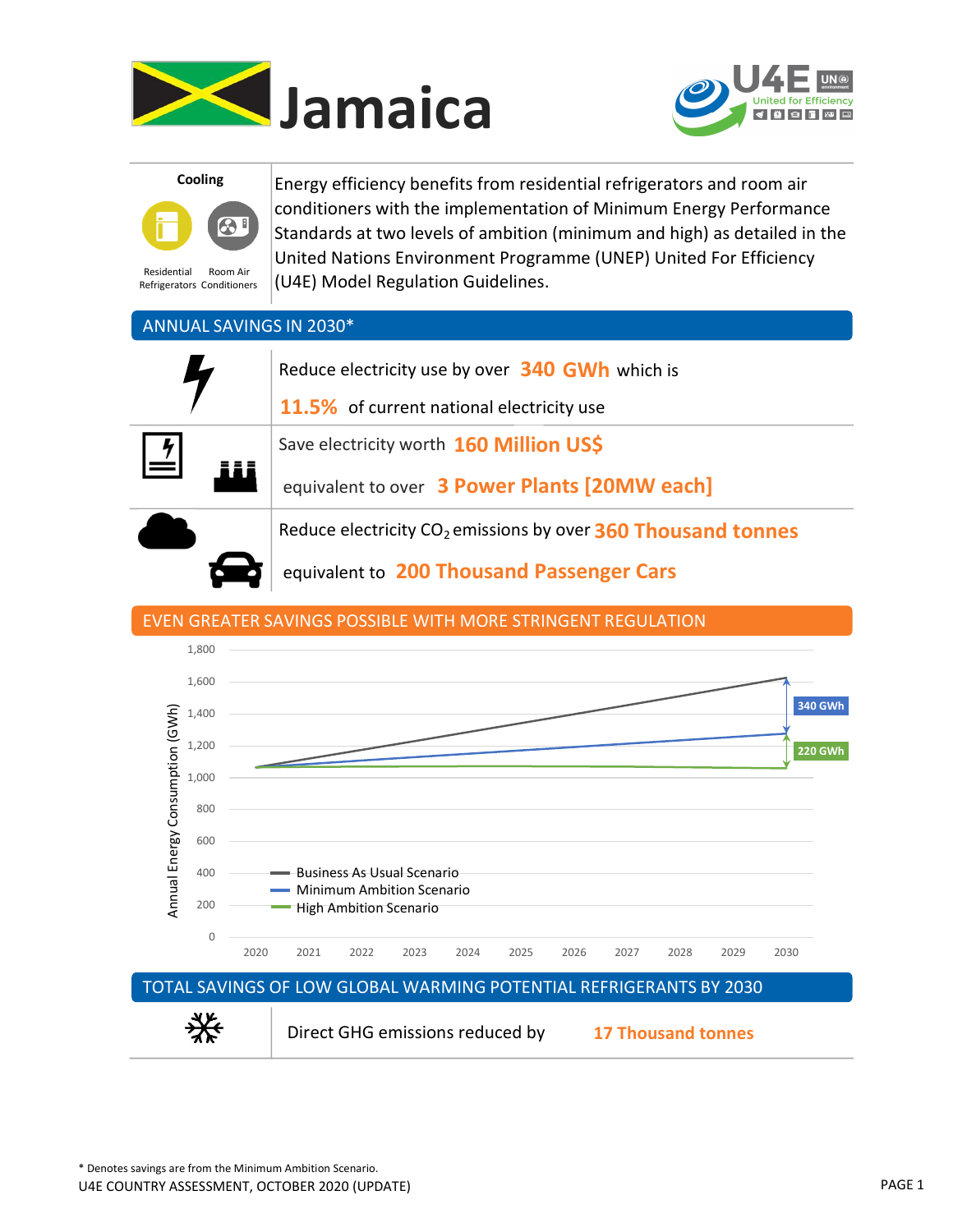## DETAILED BENEFITS



#### ANNUAL SAVINGS IN 2025, 2030 AND 2040\*

|                      |                                            | <b>Residential Refrigerators</b> |      |      | $\bullet$<br><b>Room Air Conditioners</b> |      |      |  |
|----------------------|--------------------------------------------|----------------------------------|------|------|-------------------------------------------|------|------|--|
|                      |                                            | 2025                             | 2030 | 2040 | 2025                                      | 2030 | 2040 |  |
|                      | <b>Electricity (GWh)</b>                   | 53                               | 110  | 180  | 120                                       | 240  | 440  |  |
| $\frac{1}{\pi}$<br>= | <b>Electricity Bills</b><br>(Million US\$) | 24                               | 48   | 81   | 53                                        | 110  | 200  |  |
|                      | <b>CO2 Emissions</b><br>(Thousand tonnes)  | 56                               | 110  | 190  | 120                                       | 250  | 470  |  |

## CUMULATIVE SAVINGS BY 2030 AND 2040\*

|        |                                            |      | <b>Residential Refrigerators</b> | $\bigcirc$ | <b>Room Air Conditioners</b> |  |  |
|--------|--------------------------------------------|------|----------------------------------|------------|------------------------------|--|--|
|        |                                            | 2030 | 2040                             | 2030       | 2040                         |  |  |
|        | Electricity (TWh)                          | 0.6  | 2.1                              | 1.3        | 5.0                          |  |  |
| 4<br>= | <b>Electricity Bills</b><br>(Million US\$) | 260  | 960                              | 580        | 2,200                        |  |  |
|        | <b>CO2 Emissions</b><br>(Million tonnes)   | 0.6  | 2.3                              | 1.4        | 5.2                          |  |  |

#### CONTRIBUTION TO CUMULATIVE ELECTRICITY USE BY 2040



 $\blacksquare$  Residential refrigerators  $\blacksquare$  Room air conditoners